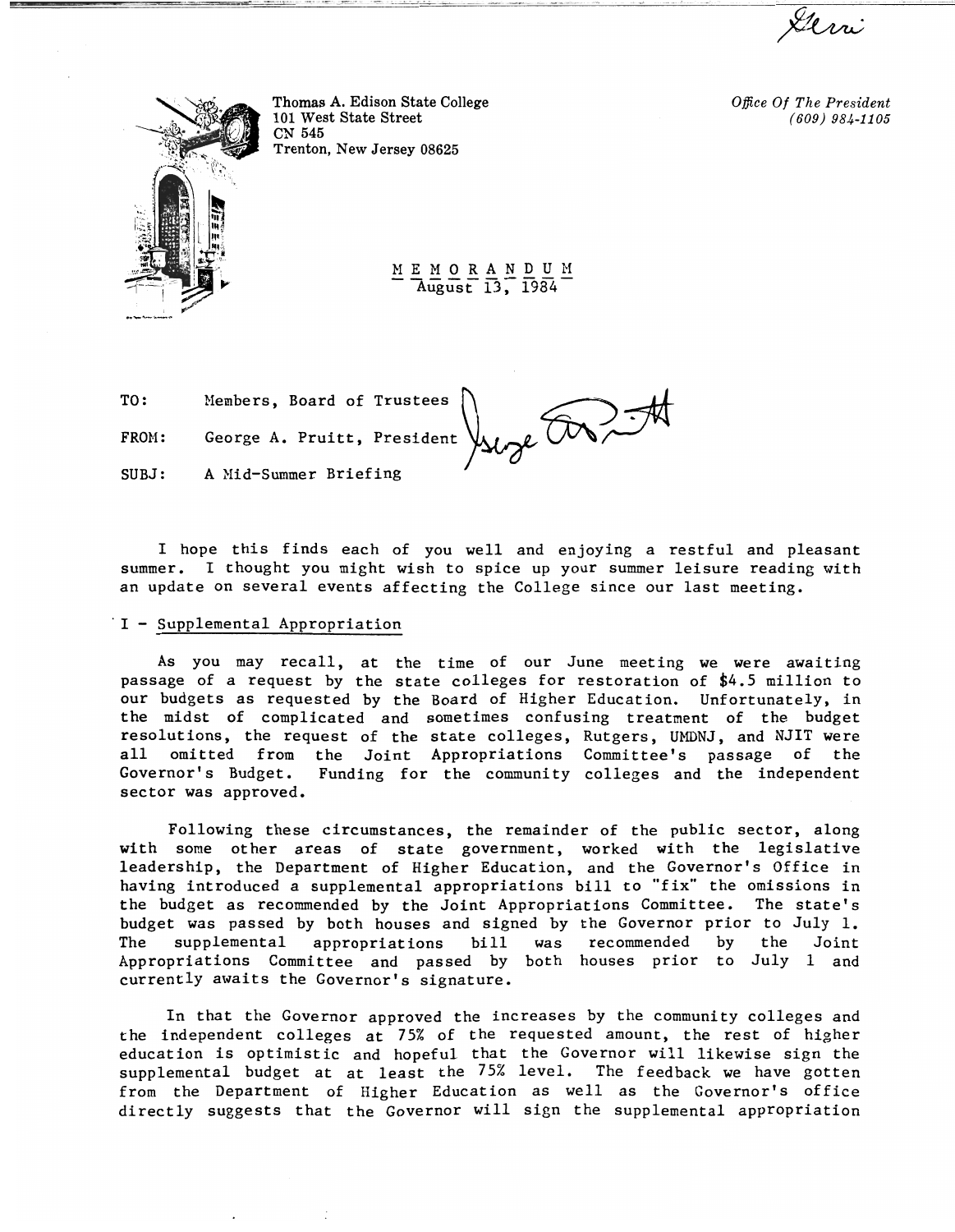bill. We are, therefore, assuming in our current budget, an increased appropriation of either \$156,000 (100% funding) or \$117,000 (75% funding). In either case, these funds represent a much needed infusion of resources which will allow us to continue the initiatives of last year.

Edison State College played a prominent advocacy role in getting the supplemental bill through the legislature and, hopefully, positive consideration by the Governor.

## II - Report of the Commission on the Future of the State Colleges

In June, the Council of State Colleges adopted and forwarded to the Chancellor a response and suggested alternatives to the Report of the Commission on the Future of the State Colleges. This alternative maintains the autonomy of the nine institutions, but strengthens the coordination and sectorwide advocacy for the state colleges. It also calls for increasing the autonomy and independence of the colleges from the state bureaucracy. A copy of the full text of the Council's document is attached for your review.

#### III - Year-end Operating Results

While the state has not formally reported on its official year-end closing, we have sufficient data on which to draw conclusions about our year-end operating results.

Our official enrollment for the year ending June 30, 1984 was 4,231. This represents an increase of approximately 3% over the previous year. There are several ingredients that make this result gratifying. First, we have turned around a gradual decline in enrollment and shown a modest increase. Of greater significance, however, is· the "trend line" evidenced in the makeup of this figure. As you will recall, the formula for calculating our enrollment is as follows:

> July 1st Base + New Enrollment = Total Enrollment<br>Enrollment + Thru June 30 for the Year Enrollment for the Year

The July 1, 1983 base was  $3,186$ . The July 1, 1984 base is 3,677, or approximately a 25% increase. If the rate of new students for the current year holds steady with the same figure from last year, we could very well exceed 5,000 students by this time next year. That would be a dramatic and unprecedented increase in enrollment. not only for Edison but for any institution in the state.

It is particularly significant in the face of declining enrollments throughout the rest of higher education in New Jersey. This growth has shown up in increased work loads in the Registrar's Office and Advising Center. Hopefully, we will bring on line sometime this year the automation of the transcript evaluation process which should considerably ease the volume crunch hitting these two offices. Much of our current work is to develop the personpower requirements and increase productivity to manage this growth. It is a problem, but it is the kind of problem we like having.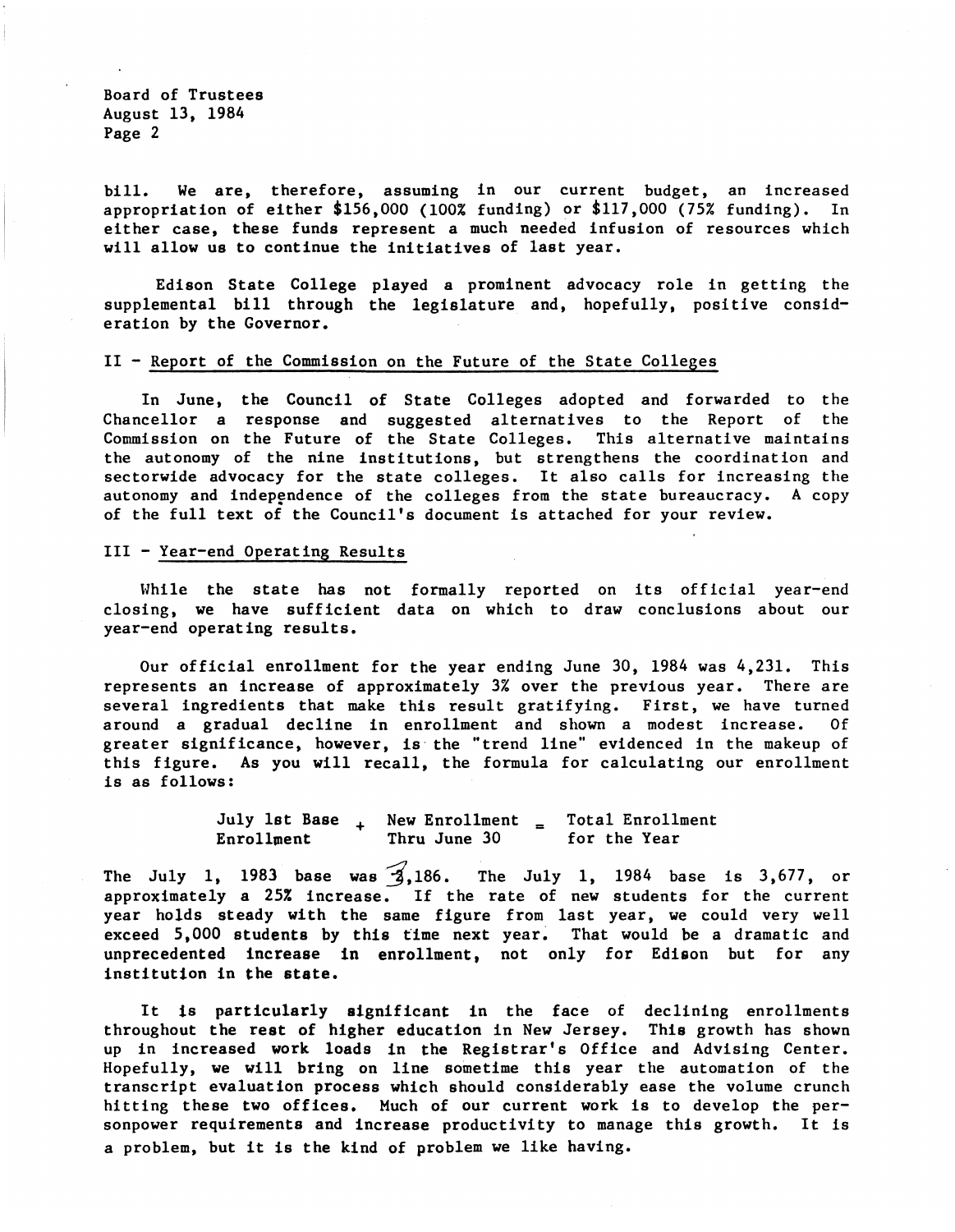The fiscal results for the year are mixed, but generally very favorable. The only negative aspect is that we did not achieve the June revenue results that we had hoped for. As you. recall, a good deal of our income comes from this one month. Our target was approximately \$200,000 and our actual was slightly over \$100,000. The under-attainment dropped our total year-end results from the desired 100% to somewhere in the mid-80's. It is not what we wanted, but it is consistent with the rest of the state colleges' performance, and a slight improvement over last year. In dollars, we achieved significantly more revenues this year than last year. I will be more precise in our report to the Finance Committee preceding our October Board meeting.

On the expenditure side, we were well within budget; and in the 440 account we not only made up last year's shortfall, but increased our carry-forward into the current year far beyond what it was in 1983. In short, enrollment is up, revenues are up, while expenditures were held down. The result is a positive carry-forward into the current fiscal year. All in all, a very good year.

## IV - Fee Increase

At the July meeting of the Board of Higher Education, the College's new<br>were approved effective August 1, 1984. The new fee schedule is fees were approved effective August 1, 1984. . currently in effect.

#### $V -$  Personnel Changes - The Baby Boom

The College's staff is doing its part to increase future school-age enrollment. Rose Breining, Dr. Hansen's secretary; and Marissa Cason, secretary in the Registrar's Office, have recently given birth. Sharon Smith in the Registrar's Office; and Joan Fernandez, Testing and Assessment, are expecting shortly. The administration is doing its part in that Dr. Hansen and Dr. Ice have also had recent additions to the family. While the Edison "family" is experiencing a population boom, the loss of so many people at the same time is an added burden to the remaining staff. All of our new parents are doing well and are expected to return at the end of their respective maternity leaves.

Diane Gruenberg, our B.A. Degree Coordinator in Academic Affairs, was granted a one year's career development leave, and is teaching in the Peoples Republic of China.

In June you approved the appointment of Don Busch as our Personnel Director. In the Personnel Actions for the October Board meeting, you will note that Don has resigned. Don came to us from the Department of Health where he held a similar position. They recruited him back as Chief of Administrative Services and offered him a three-range increase in salary. The only comfort I take in this is the validation of how well our search process did in attracting a highly competent administrator. I am sorry we couldn't hold Don, but he was offered a significant increase in administrative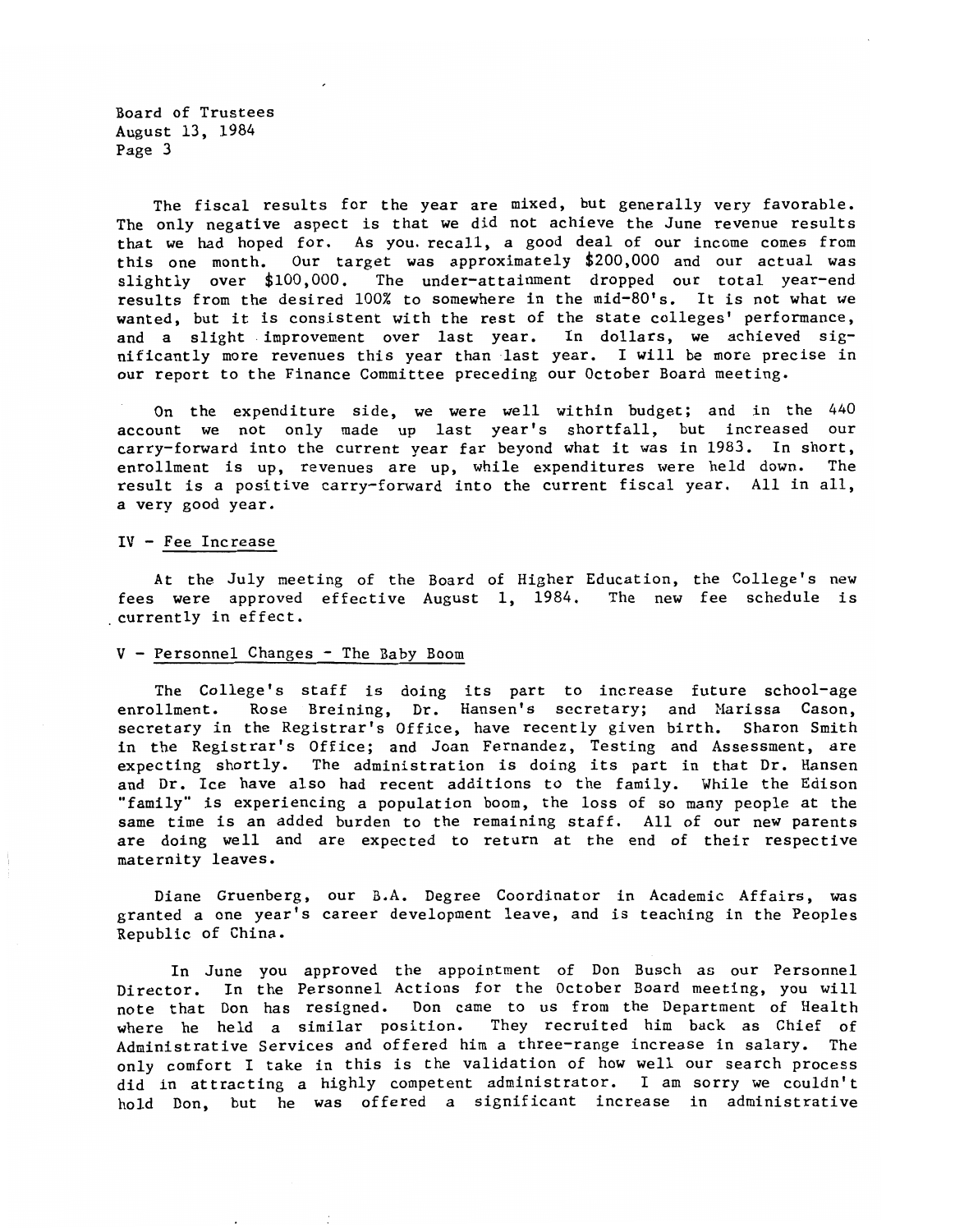responsibility and salary that made it appropriate for him to accept. A search for his replacement is underway, and I hope his successor will be identified and on board prior to the October meeting.

#### VI - Commencement

As you know, commencement will be held October 14, 1934. Our speaker for<br>occasion will be Dr. John R. Coleman, President of the Edna the occasion viII be Dr. John R. Coleman, President of the Edna McConnell-Clark Foundation. Dr. Coleman has had an extremely interesting career. He was formerly President of Haverford College and achieved much prominence when he decided to go on sabbatical where he became a truck driver, maintenance man, and engaged in other assorted worldly positions to add balance and gain perspective from the world of academia. A movie was made of his life and experiences several years ago. You will be receiving additional information about Dr. Coleman and the commencement day festivities as the details are finalized.

#### VII - The Rosenfeld Case

The PERC proceedings concluded in July, and I expect to have the hearing officer's judgment around the end of August or first of September. I remain optimist ie, but I am cautioned by the unpredictable nature of these kinds of proceedings.

You may recall that we received an arbitrator's ruling in one of the Rosenfeld grievances which we viewed as problematical. In his award, the arbitrator essentially threw out Susan Simosko's evaluation as well as any review of Hr. Rosenfeld's performance after July 1, 1983. For these reasons, the College, the Department of Higher Education, and the Attorney General's Office decided to go to court to have the arbitrator's award set aside. In the meantime, however, in a second and different case, the arbitrator went back and modified his original award wherein he allowed Simosko's evaluation and input back into the file for consideration in Rosenfeld's retention. Just as we had come to court to have the first opinion set aside, the Union had come into court to have the first opinion affirmed. We view the arbitrator's<br>second opinion, which modified the first opinion, as very favorable. The second opinion, which modified the first opinion, as very favorable. Union is now in a quandary because they are not sure as to whether they want this opinion affirmed or not. Therefore, the Union has requested that the court hearing be postponed until the end of September. By then, all parties should have the results of the PERC hearing and much of this confusion will be resolved. I know all of this sounds confusing, because it is.

Rosenfeld went off the payroll on June 30 and is currently working for Lacatena in the State Council Office. We have filled the position with a temporary person until we have some hard indication as to which way the case is going to go.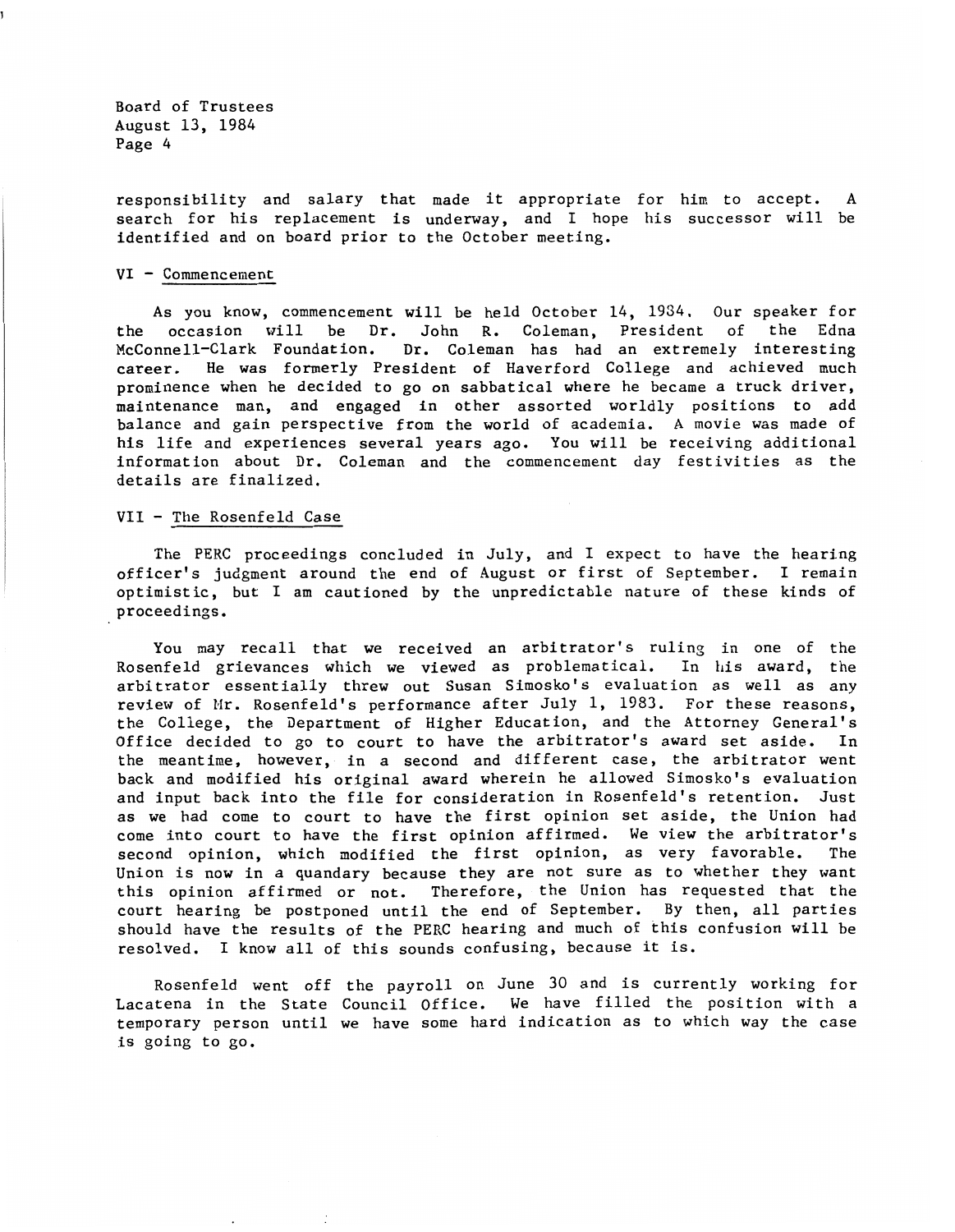#### VIII - Nomad Trustees

Ellie is back, and Alan is back and forth!

When last I spoke with Alan, I indicated that I as well as several Trustees were interested in having a send-off for him. He indicated that he would be back and forth between Michigan and New Jersey for several months and that he would contact me when his life became settled and predictable enough for us to get together with him for some suitable expression of the wonderful presence he has given the College and its Board. When I hear from him I will let you know.

Ellie has returned, but not to her home. When she left the country she leased her home, and it's still occupied by her tenants. Until she can get back into her house, she is floating around the state visiting with friends. I do not know how to contact her at this time, but I'm sure she will be at the October Board meeting.

## IX - Annual Report

Sometime in September you will receive the President's Annual Report to the Board. It is a rather voluminous document with a much more comprehensive treatment of numbers and figures than contained in my report last year. It is . a thorough retrospective of a year of historic activity and generally positive outcomes. We hope you will find it informative and useful.

Delores, Shayla, and I will be taking off for a few days of R & R. I hope the remainder of your summer is pleasant, and I look forward to seeing you all again soon.

Thank you.

GAP:acr Attachment.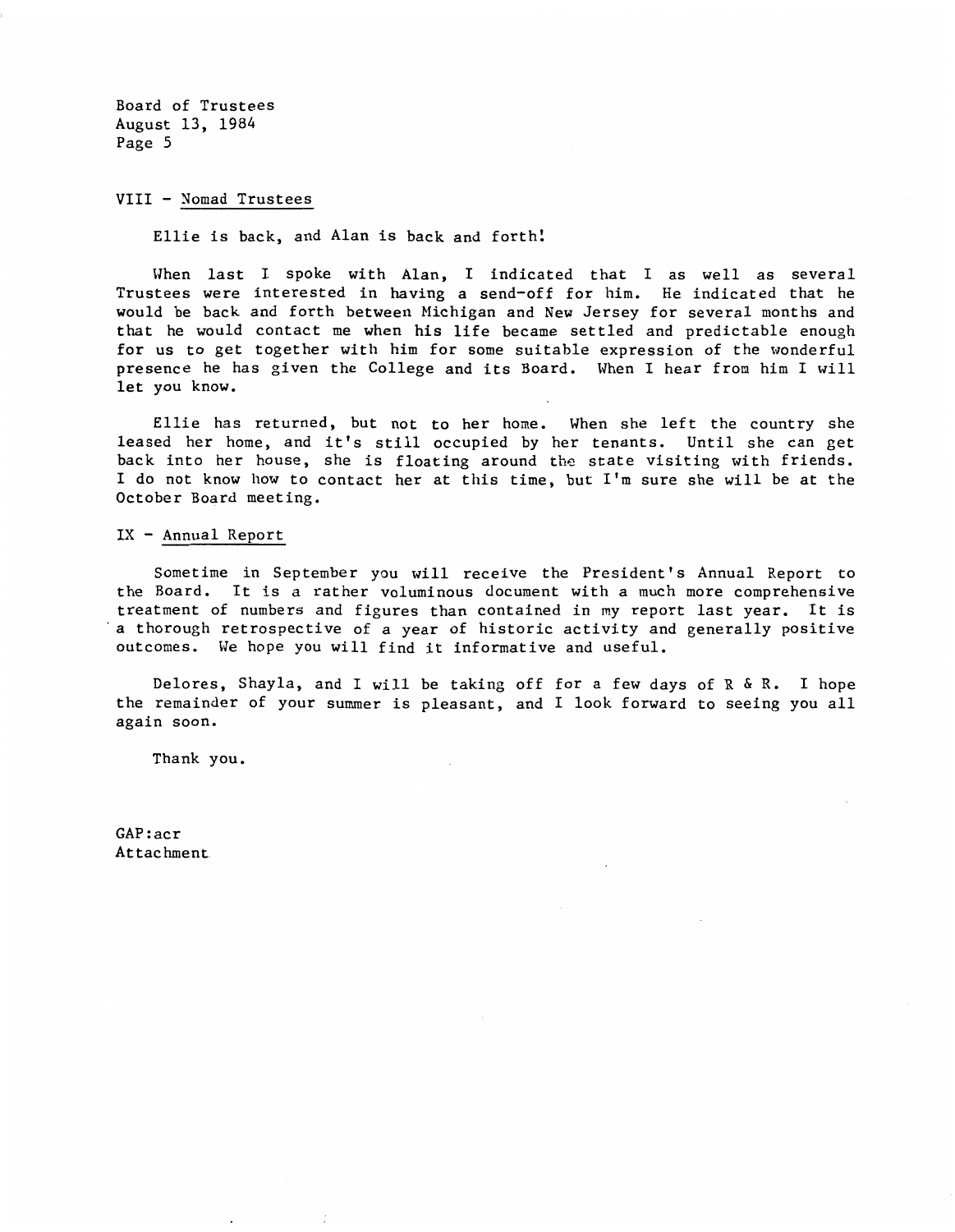

# STATE OF NEW JERSEY COUNCIL OF STATE COLLEGES

STATEMENT BY THE NEW JERSEY COUNCIL OF STATE COLLEGES

## ON THE

COMMISSION'S REPORT ON THE FUTURE OF STATE COLLEGES

The Council of State Colleges wishes to commend the Commission on the Future of State Colleges for its most thoughtful and comprehensive report. The Commission has done an excellent job in its identification of the future problems and challenges confronting the state colleges. The Council supports strongly the Commission's recommendations as enumerated in the sections on Mission and Finance and believes their adoption would enhance the ability of the colleges to deliver quality education to New Jersey's citizenry.

In the area of Governance, the Council applauds the Commission's conclusion that fundamental to the fullfillment of the intent of the . Higher Education Act of 1966 is a transfer of power from the State's bureaucracy to the state colleges. Accordingly, the state colleges should no longer be catagorized as "State Agencies" or treated in common with the "State Agencies". While the members of Council are in agreement on many of the goals for the state colleges enumerated in the sections on Governance, they are not in agreement on the recommendation that these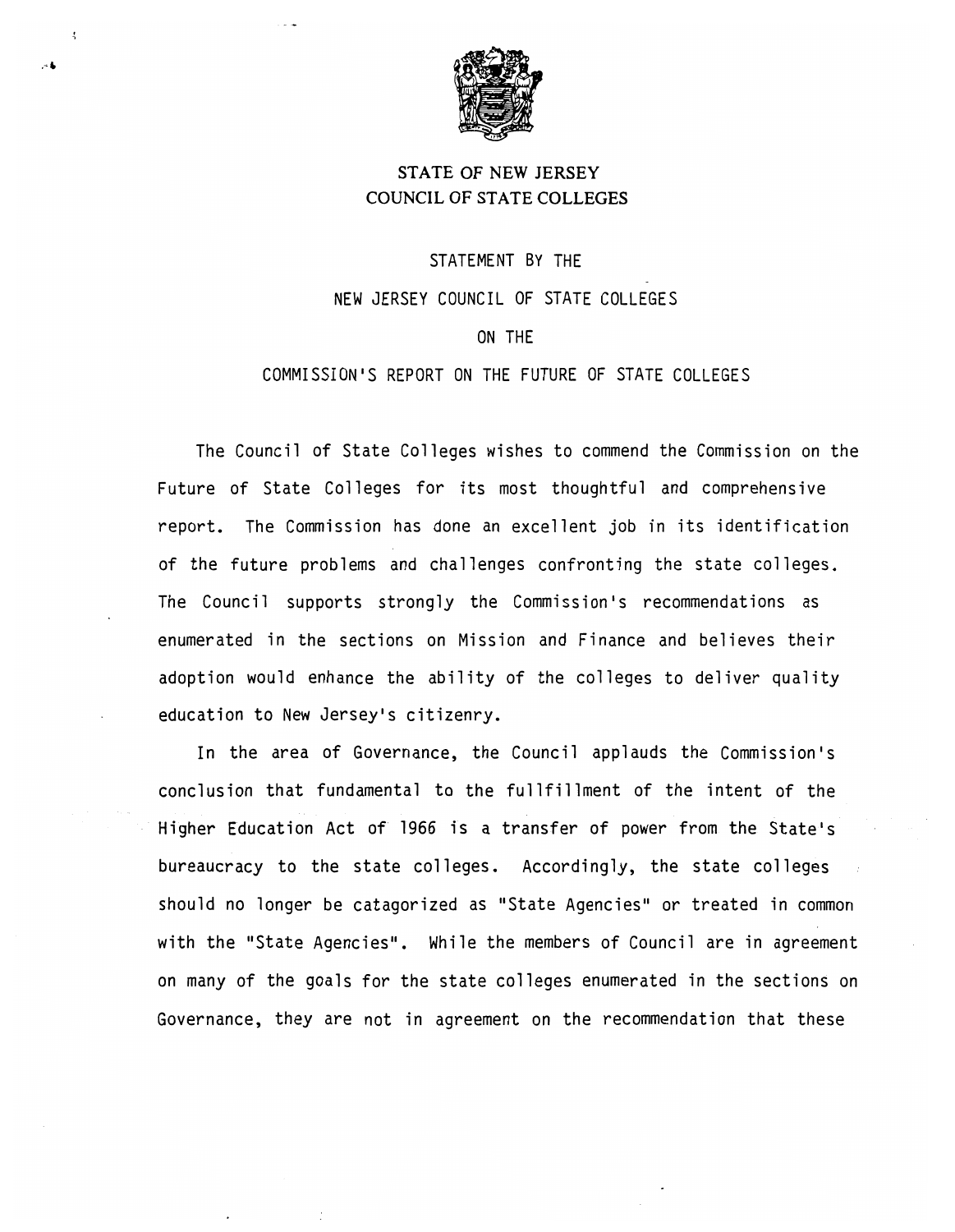should be achieved through the establishment of a University of New Jersey. Therefore, we offer the following suggestings on governance which we believe would result in these institutions having better programs, stronger administrations and heightened prestige.

.Y

#### A Unified System of Autonomous Colleges

Factors which require attention relevant to the issue of governance are:

- The fact that state colleges do not enjoy the fiscal autonomy accorded the rest of higher education in the State;
- The fact that state colleges have not been permitted the same control over the collective bargaining processes as do the administrations of other State public colleges;
- The need for control over personnel with regard to recruitment, selection, development and compensation; and
- The need for a stronger common effort on issues of common interest and on statewide advocacy.

The educational missions of the institutions can more easily be attained if they have flexibility to improve academic quality, plan for program diversity and enhancement.

The Council concurs that these issues require appropriate attention and offers the following proposal for a system of colleges designed to respond to the needs expressed by the Commission for greater institutional autonomy, enhanced sectorwide coordination, and improved advocacy.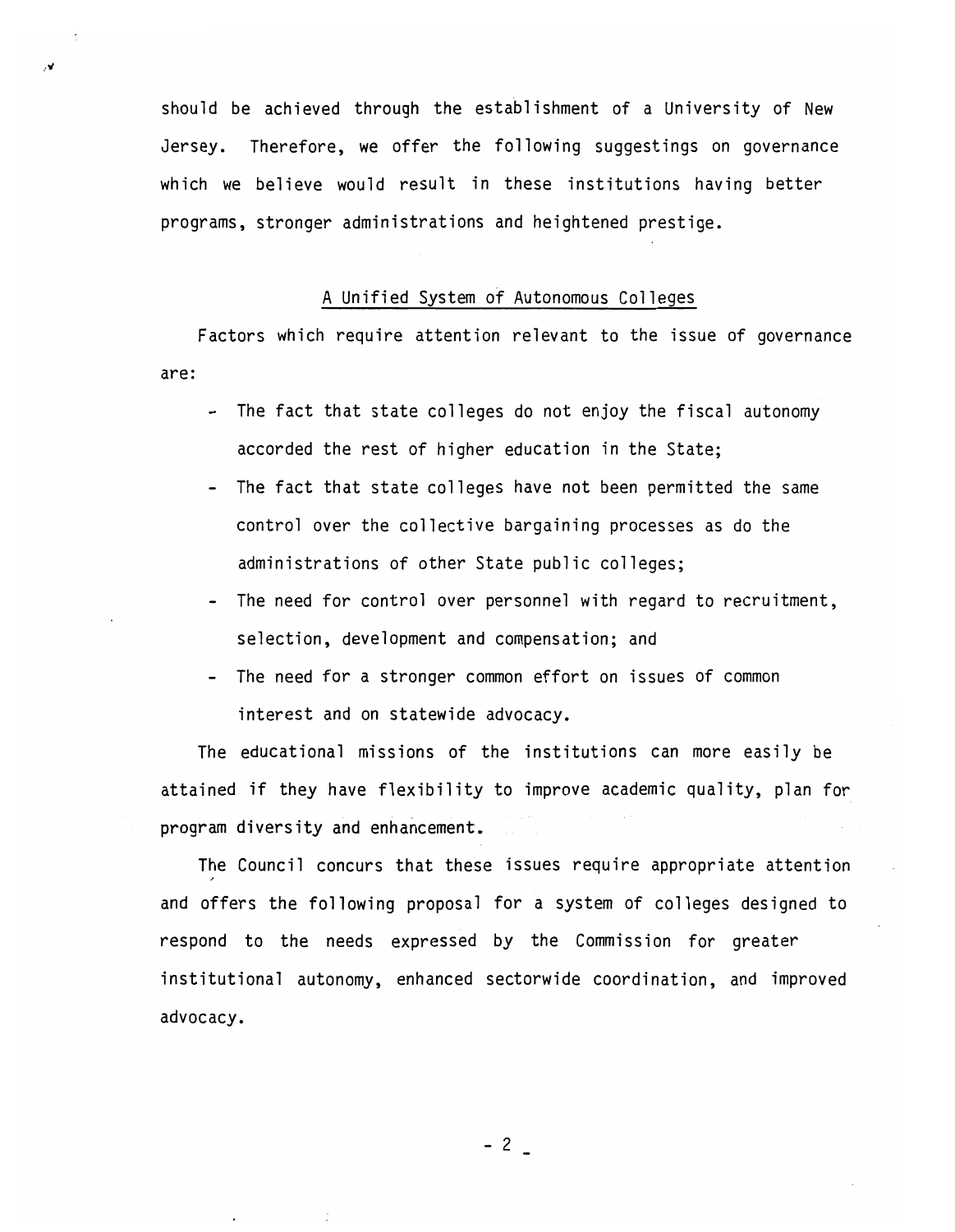## Providing for Institutional Autonomy

To insure the state colleges enjoy the same fiscal autonomy exercised by the other public colleges and universities in New Jersey, it is essential that authority over such matters as cash management, purchasing, personnel and related fiscal operational matters be transferred from the State's bureaucracy to the nine individual state college trustee boards.

College presidents should be appointed by and serve at the pleasure of local boards of trustees.

### Providing for Sector-Wide Coordination

While each state college implements its own locally determined approach to educational initiatives, the state college sector operates within the broad mission established for it by prevailing statutes and the Board of Higher Education. Nevertheless, coordination is required to insure that sectorwide planning goals and interinstitutional issues are adequately resolved. Thus, we propose a modification in the role and composition of the Council of State Colleges. We further propose the establishment of a State College Presidents Council.

Under this model, the Council of State Colleges would be comprised of one representative from each of the nine state college boards of trustees as well as several public members. The Chancellor of Higher Education would be an ex-officio, non-voting member as would the chair of the Presidents' Council.

The new Council would have appropriate coordinating responsibilities for the state college sector. It would deliberate on matters of

 $- 3 -$